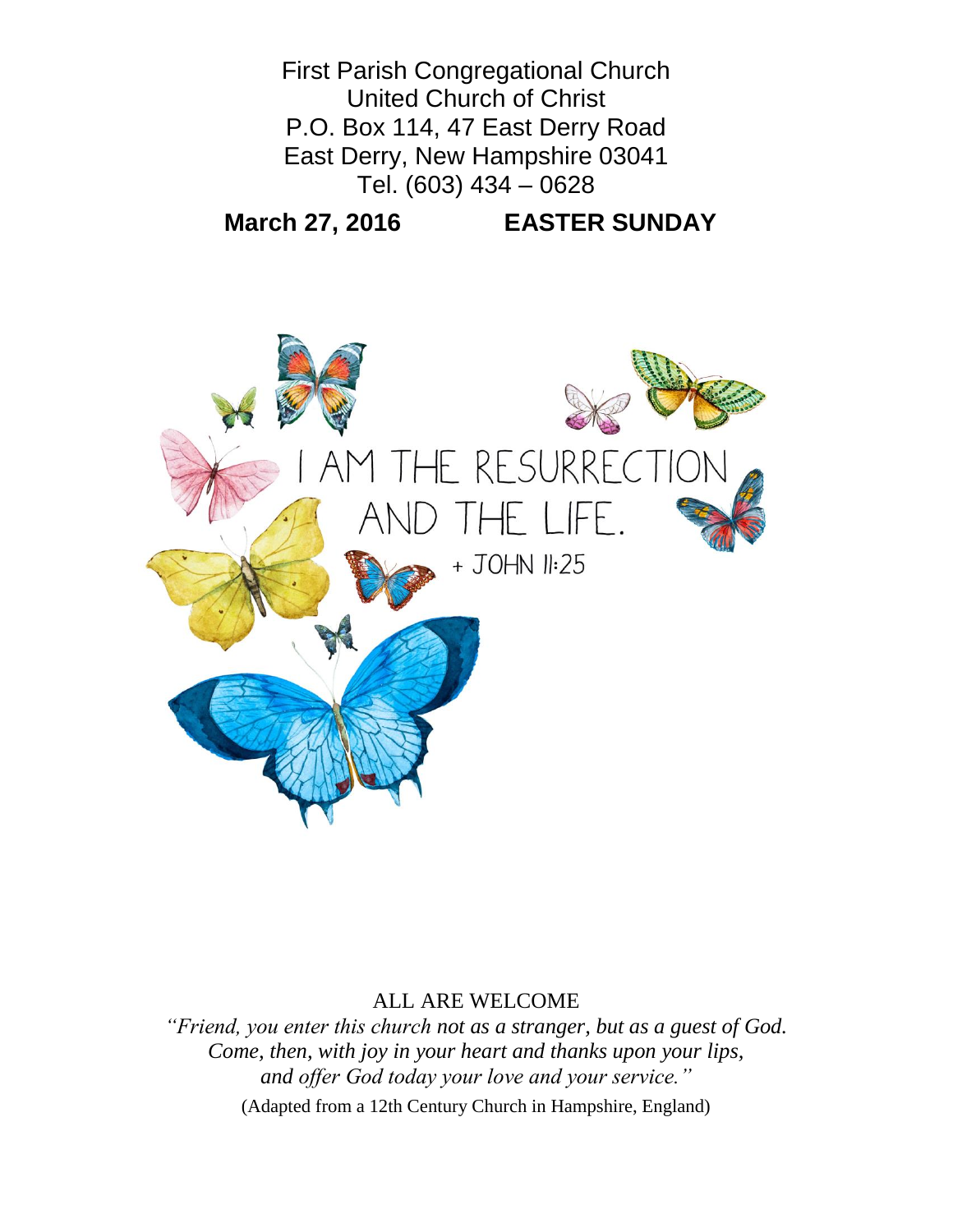## *March 27, 2016 Easter Sunday*

**First Parish Congregational Church, United Church of Christ, is a community of faith built upon a firm foundation of worship, prayer and education.**

**In affirming diversity, we are dedicated to welcoming all people who seek the Word of God, Christian fellowship and service to others. In partnership with Christ and led by the Holy Spirit,**

**we reach out to the ever-widening community through active and loving ministry.**

WELCOME

### **WE GATHER INTO THE PRESENCE OF GOD**

\*HYMN NO. 233 *"Christ the Lord is Risen Today"*

## \*CALL TO WORSHIP

One: Sing the glad songs of victory; God is creating a day of newness and joy.

- **All: God is our strength and our song; this is the day of our salvation.**
- One: Christ has been raised from the dead, the first fruits of those who have fallen asleep.
- **All: The one who was rejected assures us: we are accepted and beloved by God.**
- One: We are chosen by God as witnesses to good news. We will live and recount the deeds of our God.
- **All: God reigns; let all nations and peoples rejoice. In Christ, all shall be made alive.**

# \*PRAYER OF INVOCATION (in unison)

**With thanksgiving, praise, and joy, we worship you, marvelous God. How amazing is all your creation! How glorious is this day of new life! Come among us now, we pray, to raise us up from our fears and doubts and perplexity. Touch us today with a spirit of hope, that our discipleship may honor Christ, in whose name we pray. Amen.**

\*SONG OF PRAISE #760 **(Ma-si-thi) Amen siyakudumisa (repeat x1)**

**Amen Bawo, Amen Bawo, Amen siyakudumisa (Sing Amen) Amen, we praise your name, O God (repeat x1) Amen, Amen, Amen, Amen, Amen we praise your name, O God.**

## CALL TO CONFESSION

Doubters, believers, disciples, deceivers: come to the one who makes all things new.

## PRAYER OF CONFESSION (in unison)

**Dazzling God, we are blinded to your majesty. We have taken for granted the amazing wonder of life, without seeing you as the source of all things. We resist the changes we know we must make to receive new life. Save us from the calamity of our selfish ways. Rescue us from all hurtful and destructive habits. Forgive our broken promises, heal our broken relationships, lift our broken spirits, so we may share in the resurrection of Christ. Amen.**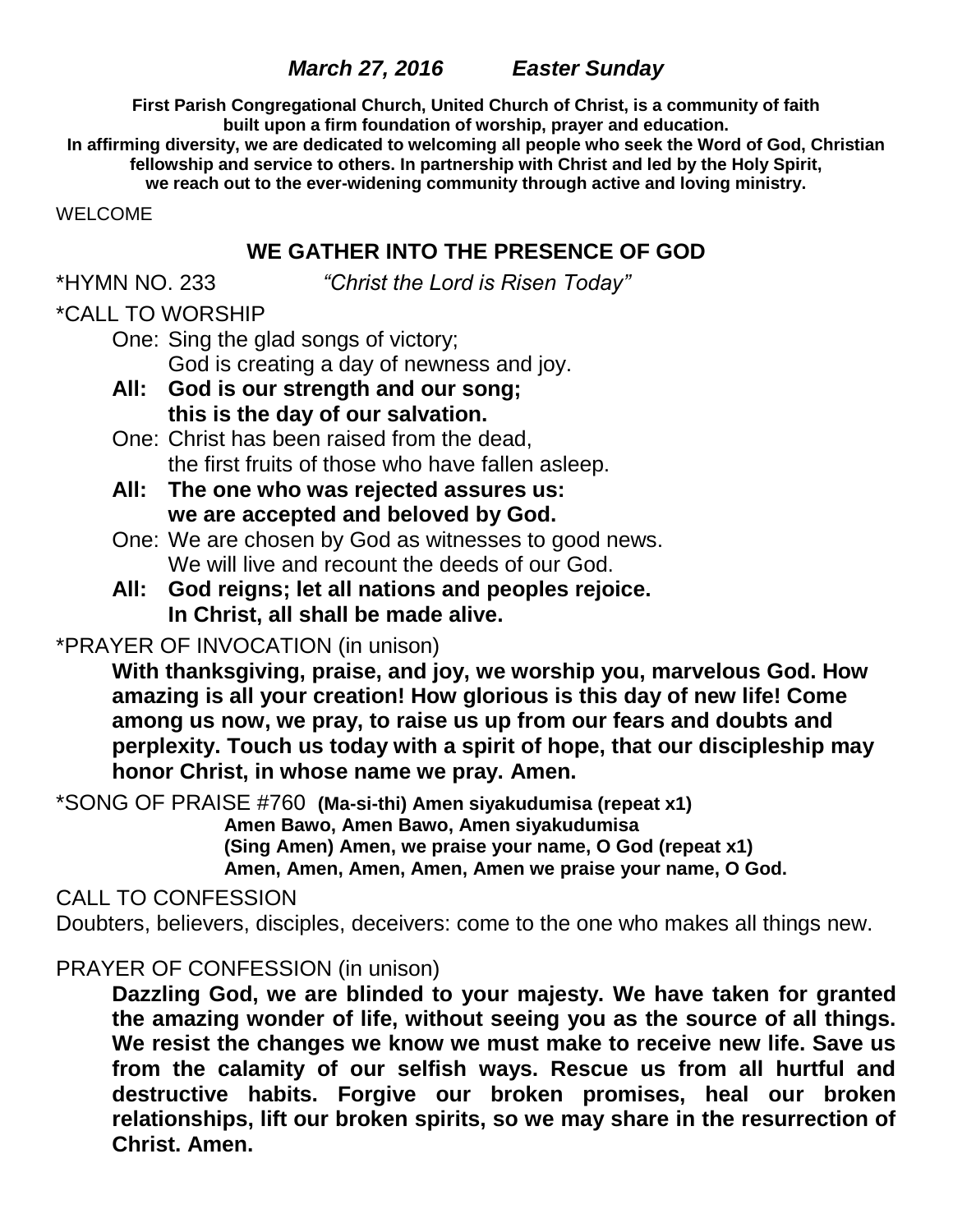# ASSURANCE OF FORGIVENESS

Everyone who lives by trust in Jesus Christ has already received forgiveness. Accept this gift God offers. Your prayers are answered, and your salvation is assured. Christ reigns over death, filling you with newness of life. Rise up! Rejoice! Witness to the good news!

AND ALL GOD'S PEOPLE SAY: **Thanks be to God.**

## **WE INVITE FORWARD GOD'S LITTLE CHILDREN**

## CHILDREN'S OFFERING *"I'm Gonna Sing"*

**I'm goin' a sing when the Spirit says sing (x2)**

**I'm goin' a sing when the Spirit says sing, and obey the Spirit of the Lord.** PRAYER OF DEDICATION (in unison)

**Dear God, we offer you our gifts with thanks and praise, be with us and guide us all of our days. Teach us how to love each other, and to shine your light into the world. Amen.**

CHILDREN'S MESSAGE Sarah Keller

# THE LORD'S PRAYER

**Our Father, who art in heaven, Hallowed be Thy name. Thy kingdom come; Thy will be done; on earth as it is in heaven. Give us this day our daily bread and forgive us our debts as we forgive our debtors. Lead us not into temptation, but deliver us from evil; for Thine is the Kingdom, and the Power, and the Glory forever. Amen.** 

\*HYMN NO. 243 *"Alleluia! Hearts to Heaven!"*

# **WE HEAR GOD'S WORD FOR US**

| <b>HEBREW SCRIPTURES</b> | Psalm 118:1-2, 14-24               | $(O.T. pp. 625-626)$      |
|--------------------------|------------------------------------|---------------------------|
| <b>GOSPEL</b>            | John 20:1-18                       | (N.T. p. 119)             |
| <b>SERMON</b>            | "Remember"                         | The Rev. Dr. Deborah Roof |
| <b>CHOIR ANTHEM</b>      | "Shout Alleluia to the Risen Lord" | (Victor Johnson)          |

## **WE RESPOND WITH PETITIONS, PRAYERS, AND OFFERINGS**

COMMUNITY TIME What is happening at First Parish?

PASTORAL PRAYER

CHORAL RESPONSE *"Jesus, Remember Me"* 

#### OFFERTORY INVITATION

We, who enjoy the work of our hands, do not labor in vain. We, who invest the fruits of our effort in the sharing of good news, are doubly blessed. May our gifts represent our commitment, even as they bear witness and offer healing. Let us give thanks through our offerings.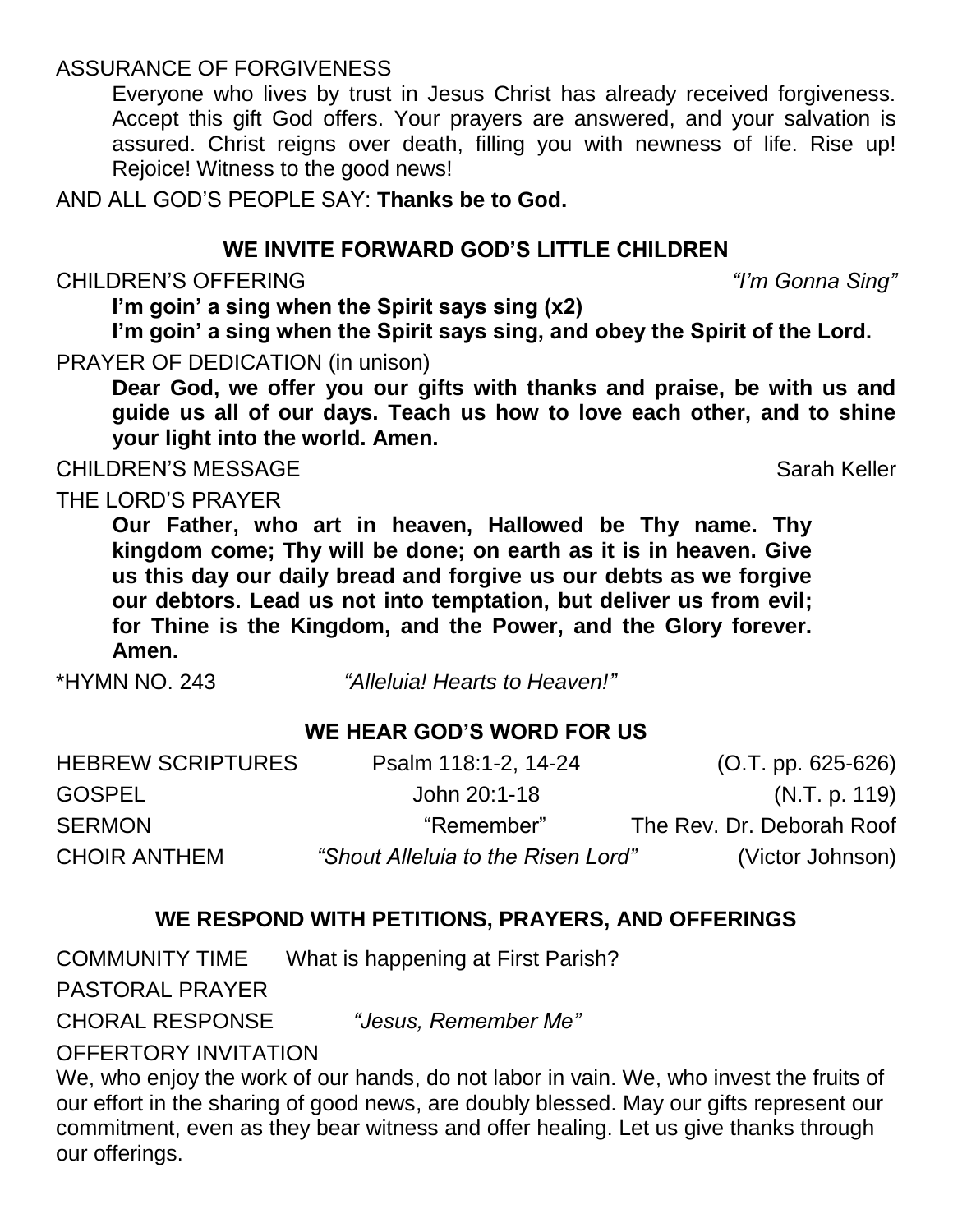## OFFERTORY MUSIC

\*DOXOLOGY #562 **Take my gifts and let me love you, God who first of all loved me, gave me light and food and shelter, gave me life and set me free, now because your love has touched me, I have love to give away, now the bread of love is rising, loaves of love to multiply!**

#### \*PRAYER OF DEDICATION

**Holy Creating God, Thank you for creating resurrection. As you offered Christ to the world, so we would offer ourselves to your service. May we, along with our gifts, testify to good news of your forgiving love, unyielding compassion and empowering acceptance. Amen.**

#### **WE ARE SENT OUT TO LOVE AND SERVE A LOVING, SERVING GOD**

\*HYMN NO. 245 *"The Day of Resurrection"* **BENEDICTION** BENEDICTION RESPONSE *"Up From the Grave"* POSTLUDE *\*Indicates all that are able may stand.*

MINISTERS OF THE CHURCH Members of the Congregation

DEACONS OF THE MONTH Cindy Pingree and Reni Harnden LAY READER **BETT AND A READER BETT AND READER BETT A** READER USHERS **Stanley and Holly Gorgol** Tom and Andrea Cooper Michael Bryan GREETER(s) GREETER(s) PASTOR The Rev. Dr. Deborah Roof ASSOCIATE PASTOR The Rev. Heidi Carrington Heath MUSIC DIRECTOR Susan Handy ACCOMPANIST/ORGANIST ACCOMPANIST/ORGANIST ADMINISTRATIVE ASSISTANT AND THE Lindsey Roman

Heartfelt gratitude to Diane Breeden for the wonderful visual effects in worship services every week. Certainly most noticeable during Holy Week! This is an ongoing labor of love for Diane. Please thank her when you see her.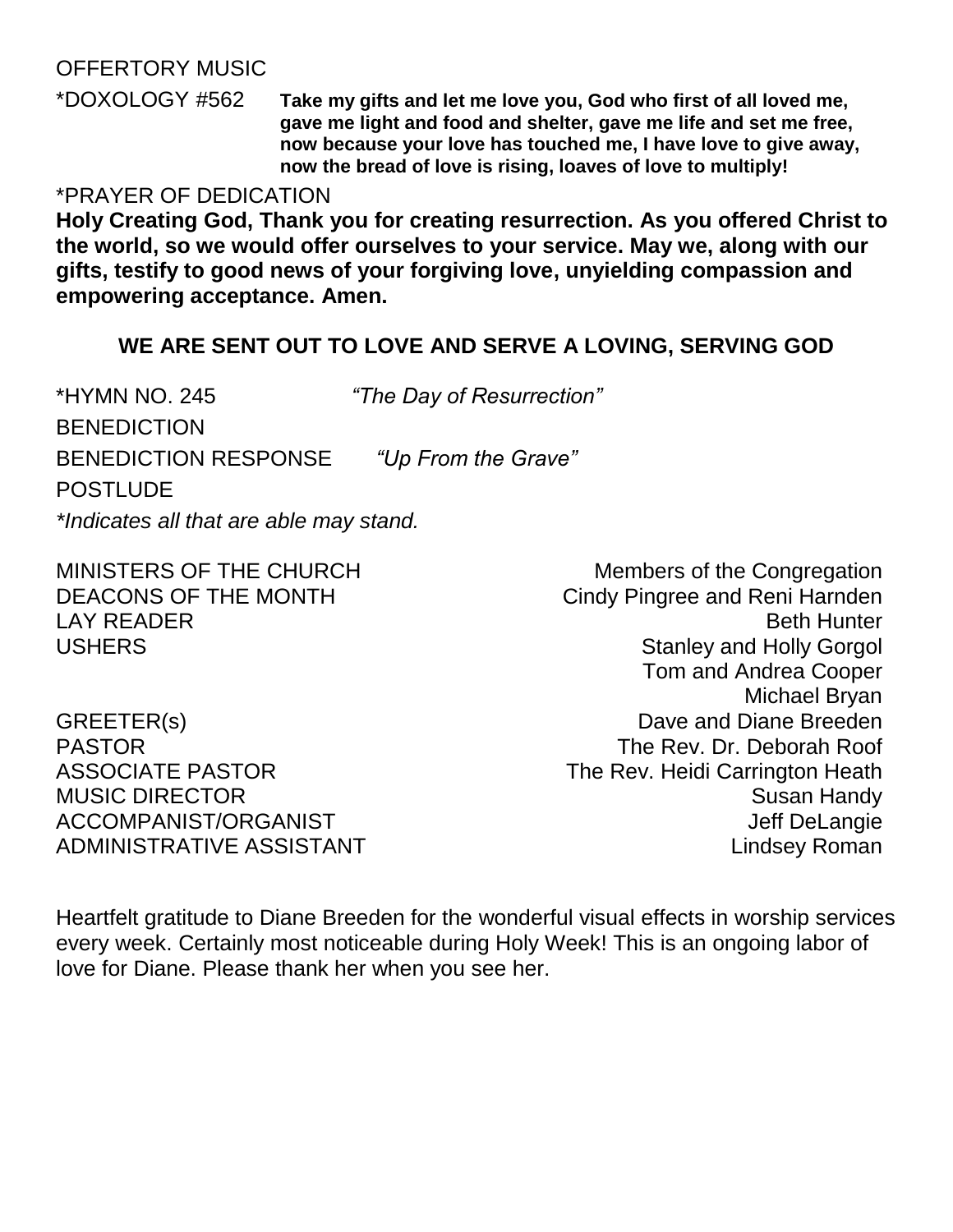#### **Scriptures – Easter Sunday, March 27**

#### **Psalm 118**

 $1$  O give thanks to the LORD, for he is good; his steadfast love endures for ever!

 $2$  Let Israel say,

'His steadfast love endures for ever.'

 $14$  The LORD is my strength and my might; he has become my salvation.

 $15$  There are glad songs of victory in the tents of the righteous:

'The right hand of the LORD does valiantly;

16 the right hand of the LORD is exalted;

the right hand of the LORD does valiantly.'

 $17$  I shall not die, but I shall live, and recount the deeds of the LORD.

 $18$  The LORD has punished me severely, but he did not give me over to death.

 $19$  Open to me the gates of righteousness, that I may enter through them and give thanks to the LORD.

 $20$  This is the gate of the LORD; the righteous shall enter through it.

 $21$  I thank you that you have answered me and have become my salvation.

 $22$  The stone that the builders rejected

has become the chief cornerstone.

 $23$  This is the LORD's doing;

it is marvellous in our eyes.

 $24$  This is the day that the LORD has made; let us rejoice and be glad in it.